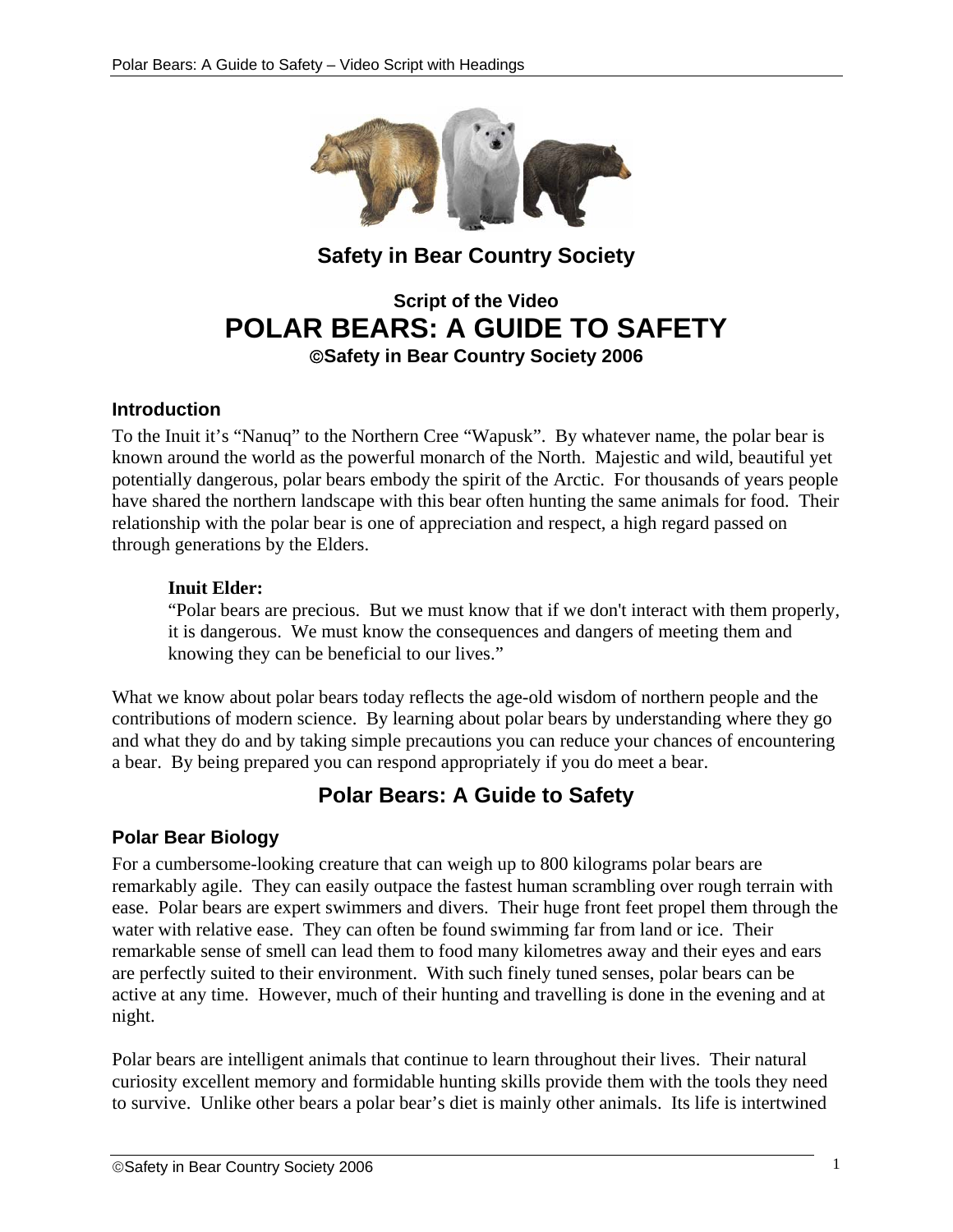with that of its primary prey, ringed and bearded seals, but polar bears will eat any food that gives them the energy they need to survive periods of scarcity in a harsh environment.

## **Polar Bear Distribution**

Polar bears are found throughout the ice-covered seas of the circumpolar Arctic as far south as James Bay. Although sometimes they move far inland polar bears are actually marine mammals. In fact their Latin name, *Ursus maritimus*, means "sea bear". Their preferred habitat is wherever there is ice suitable for catching seals. Where wind and ocean currents create pressure ridges cracks or leads, seals can find breathing holes and polar bears can find seals.

#### **Seasonal Distribution**

The bears prefer to remain on the sea ice whenever they can, moving with its formation and melting retreat throughout the year. Most bears spend the cold, dark days of winter roaming the ice in search of food. Pregnant females however have other priorities in winter. They move onto land to dig maternity dens inland from the coast. People in the Arctic may encounter polar bears in any season and need to be careful all year round. Unlike other bears there is no time when all polar bears are in winter dens. While many retreat temporarily to a den to conserve energy or escape stormy weather it's only the pregnant females who disappear for most of the winter.

In spring after months of hunting on shifting and broken ice, many bears move to areas along the coast where the ice is more stable. Here, seals give birth and rear their young. Mothers with new cubs emerge from their dens and head out onto the ice to hunt seals. Around this same time mother bears with older offspring shift gears from raising young to finding mates. They send their offspring out to make their own way in the world. These young bears can travel widely and their curiosity and lack of experience may lead them close to humans.

As sea ice breaks up through spring and summer, the polar bears frozen habitat starts to disappear. They devote themselves to serious hunting, the pressure is on. They must pack on enough fat to carry them through the lean periods ahead. Polar bears stay on the ice close to the seals as long as they can. With the increasing open water some bears retreat northward with drifting pack ice while others seek out the last remaining ice in sheltered bays and inlets.

When the ice eventually disappears these bears are forced onto land where they consume whatever food they can find. Usually its slim pickings, but they're well adapted to their feast or famine existence and are experts at conserving energy. In autumn, as days shorten and temperatures drop, the bears move to where the ocean freezes earliest, the calm water of fiords and large bays or where rivers empty into the sea. As soon as the ice is thick enough to support them they move back onto it to hunt, completing their annual cycle.

## **Preventing Encounters**

Today more and more people are living and travelling in the domain of the polar bear. In some places, warmer temperatures are changing ice dynamics forcing bears to spend more time on land. As a result the number of interactions between bears and humans is on the rise. Most of these encounters are harmless. Occasionally, however a person is injured or even killed. The ice-free season is when most interactions between bears and people occur, but at any time of year the best way to stay safe is to be well prepared.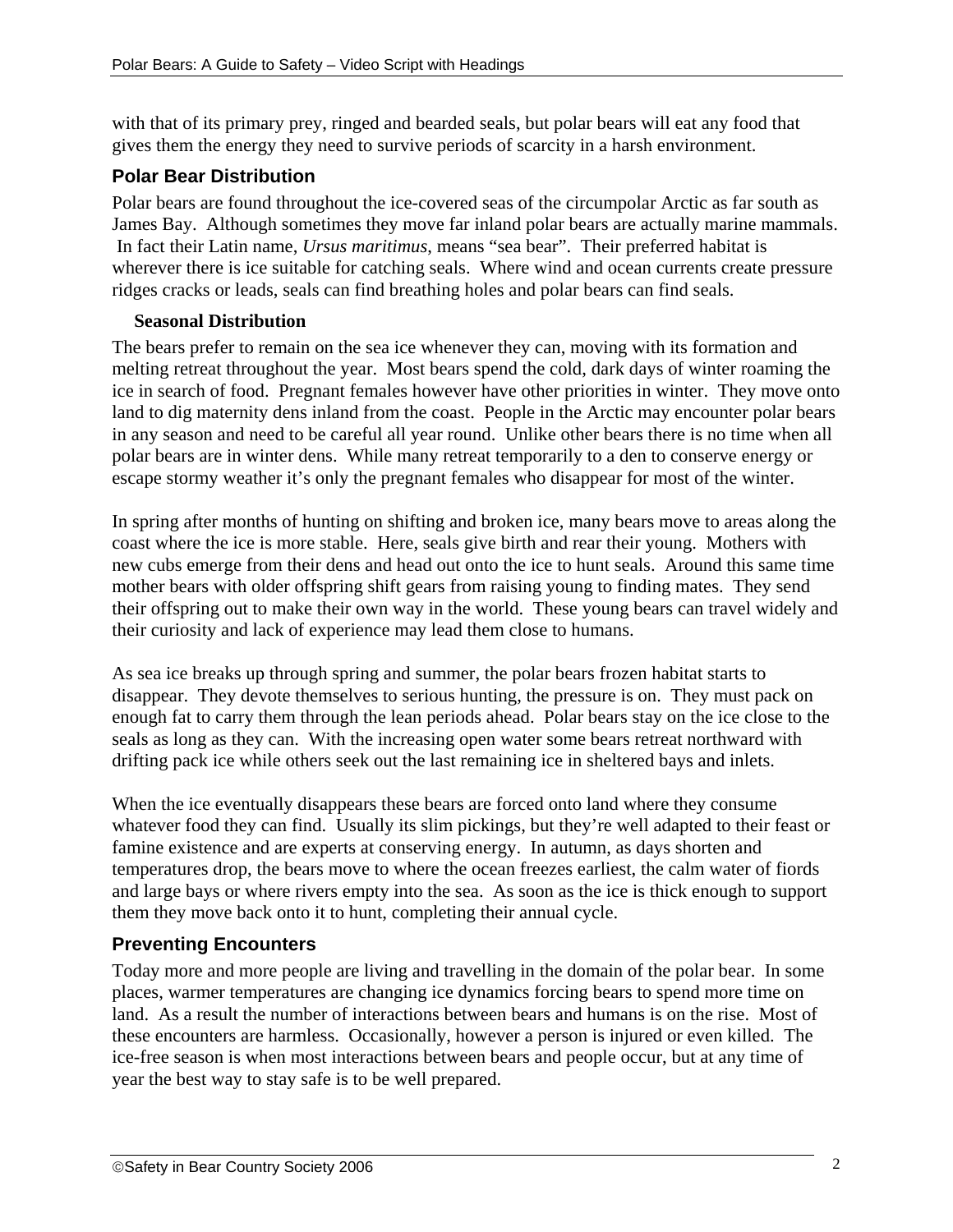#### **Inuit Elder:**

"As human beings, and as Inuit, we know that the polar bears are ferocious creatures. But we must know that polar bears are also able to think and are very similar to human beings. A person must not get too scared or get panicked at the sight of a polar bear. The polar bear is only protecting itself, but humans have to protect themselves as well."

This respect that northern people have for bears is based not on fear but on understanding. Passed on through the generations, this knowledge has allowed them to co-exist with polar bears for thousands of years. Learning how to avoid encounters with polar bears is important. Learn about the area you plan to visit by seeking knowledge from local people. Elders, polar bear hunters, or parks and wildlife officials can give advice on where bears are likely to be and what areas to avoid.

#### **Inuit Elder:**

"When you go out on the land you have to remember what was told to you and what you were taught. You have to survive with your knowledge. Even if you won't be gone for long, you have to bring all that you need to survive. You must always be prepared."

It's always best to see a bear before it detects you, so stay vigilant and aware of your surroundings at all times. Remember, you need to be careful all year round. When annual ice covers arctic waters bears will be found near ice bergs pressure ridges or open water like a floe edge or lead. These are the bears' favourite hunting spots. Be extra cautious when traveling near the coast in spring. Remember, this is the time females and cubs are emerging from dens and other bears are hunting seal pups on stable ice. On land, the most common place to encounter bears is along their travel routes beaches peninsulas near shore islands or valley passes. Bears can also approach from the sea. Drifting in on pieces of ice they can turn up unexpectedly anywhere on shore.

The same camouflage that helps polar bears survive in a world of ice and snow makes them difficult for people to see. Be especially careful in areas where bears can be hidden from sight. Make noise to alert bears to your presence. Being aware of wind direction is important. Downwind a bear can sense you much further away. When they become aware of a human approaching, bears usually move away to avoid an encounter.

Watch for signs indicating that bears have been around. If you find a carcass, stay away. A bear could be near by and might think you're taking its meal. When possible, travel in a group. A bear can see several people more easily than one and a group can be more intimidating. Rest in open areas with a good view of the surrounding country. Take the opportunity to look for bears. Whether your camp is a single tent or a large industrial installation, the potential problems and solutions are the same.

## **Inuit Elder:**

"If you're going to camp where there are polar bears around, you must not camp at a point of land stretching to the water. Polar bears use the edge of the land to go from one place to another. Polar bears usually hang around icebergs and even pieces of ice or objects that have been washed up along the shore."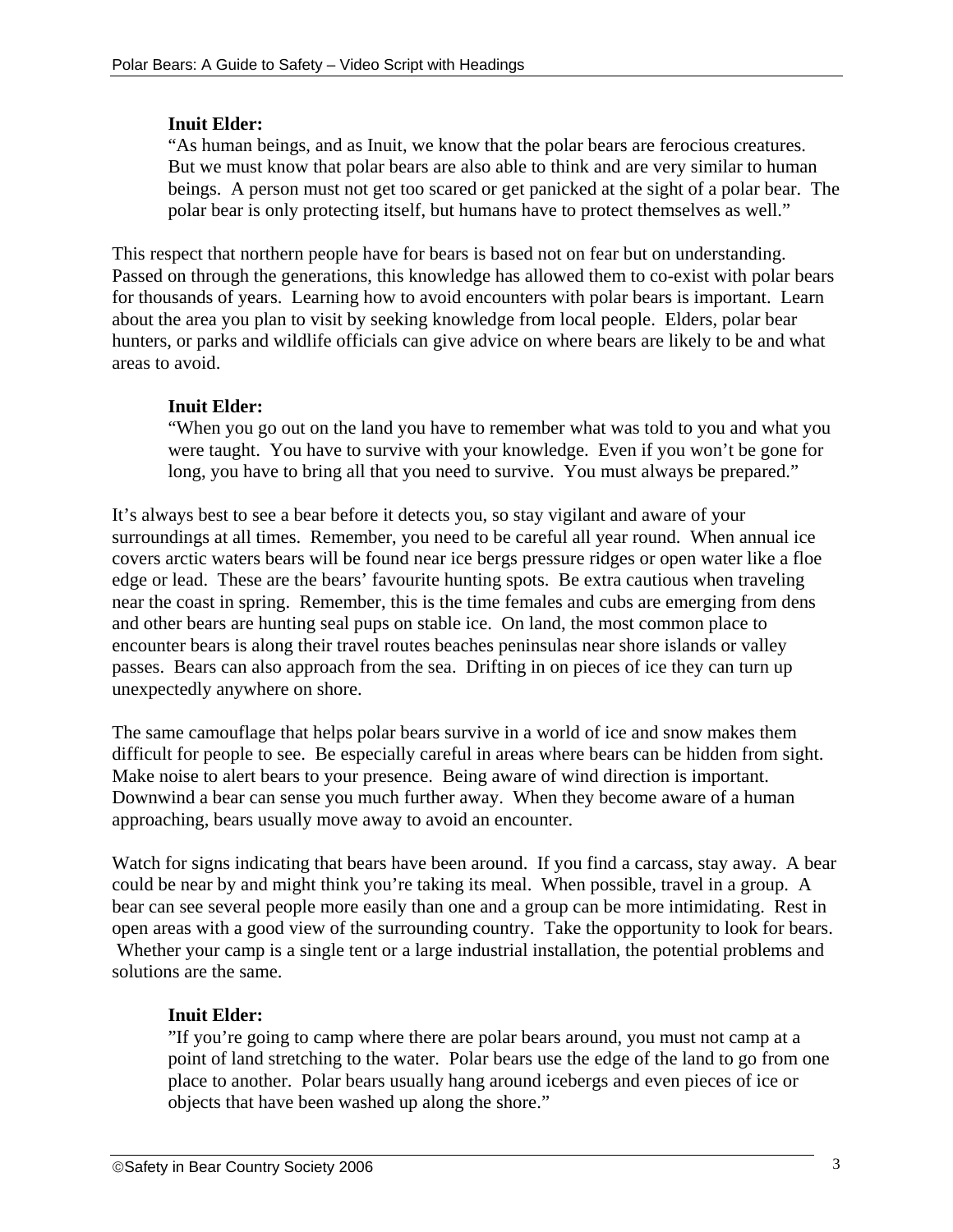#### **Attractant Management**

People and polar bears will sometimes find themselves using the same area. The most important thing you can do to prevent conflicts with bears is to be very careful with anything which could attract them; animal carcasses, human food, and garbage can all cause serious problems. By handing attractants properly you can significantly reduce the risk of tempting a bear into your camp. Fish and wildlife should be processed well away from your camp. To a polar bear a carcass near a tent is like an invitation to dinner. Cook and store your food downwind well away from your sleeping area. If you have to cook and sleep in the same tent, be extra cautious, you may be attracting a bear. Store your garbage well away from your sleeping tent in tightly sealed plastic bags. Better yet keep the bags in a bear-resistant container and take your garbage back to town. Never let bears learn that your animal carcasses, food waste, or garbage are an easy meal. Being careless with attractants will jeopardize your safety and that of others. A bear that receives these food rewards can become dangerous.

## **Detection**

There are a number of methods both traditional and modern that can warn you of an approaching bear. Northern people often use working dogs to detect or deter bears. To be effective, your dog must be close to you at all times on a leash or chained. A simple and effective alarm can be made around camp with noisemakers attached to a rope or wire. More elaborate devices like trip-wire fences and motion detectors are both portable and easy to set up. However, any system can fail. Your best defence is to stay aware of your surroundings and keep a clean camp free of attractants.

## **Deterrents**

Once you detect a polar bear approaching you must respond to it appropriately. There are several tools available that can help you chase a bear away. Bears will often retreat from a series of loud sounds revving a snowmobile or ATV engine often works well. Loud explosive devices can be fired from specialized launchers or 12-gauge shotguns from 25 to 75 meters away. Sometimes a loud noise is not enough to scare away a bear. Non-lethal rounds such as rubber bullets and bean bags fired from a 12 gauge shotgun are designed to inflict pain but not injure the bear. Bear spray might deter a bear at close range, but it has not been adequately tested on polar bears, and the canisters do not work well when cold. A well-maintained electric fence around your camp can also keep polar bears out. It's important to choose devices carefully, know their capabilities and limitations. Don't let them give you a false sense of security. Deter a bear that approaches camp right away and any time it returns. A bear that has found food at a camp in the past may be very difficult to scare away. Eliminating all attractants will make your deterrents more effective.

## **Encountering a Polar Bear**

Even after taking all the best precautions you can still run into a polar bear. Being prepared for the encounter may enable you to make it a harmless meeting. The most common situation is when a bear detects and tries to avoid you. Anytime you see a polar bear at a distance. Stop. Do not approach any closer, stay calm, and assess the situation.

Does the bear know you're there? If the bear appears unaware or seems unconcerned, move away slowly and quietly. Do not run or make motions that might attract its attention. Leave the way you came, keeping your eye on the bear. If it moves in your direction, watch for any change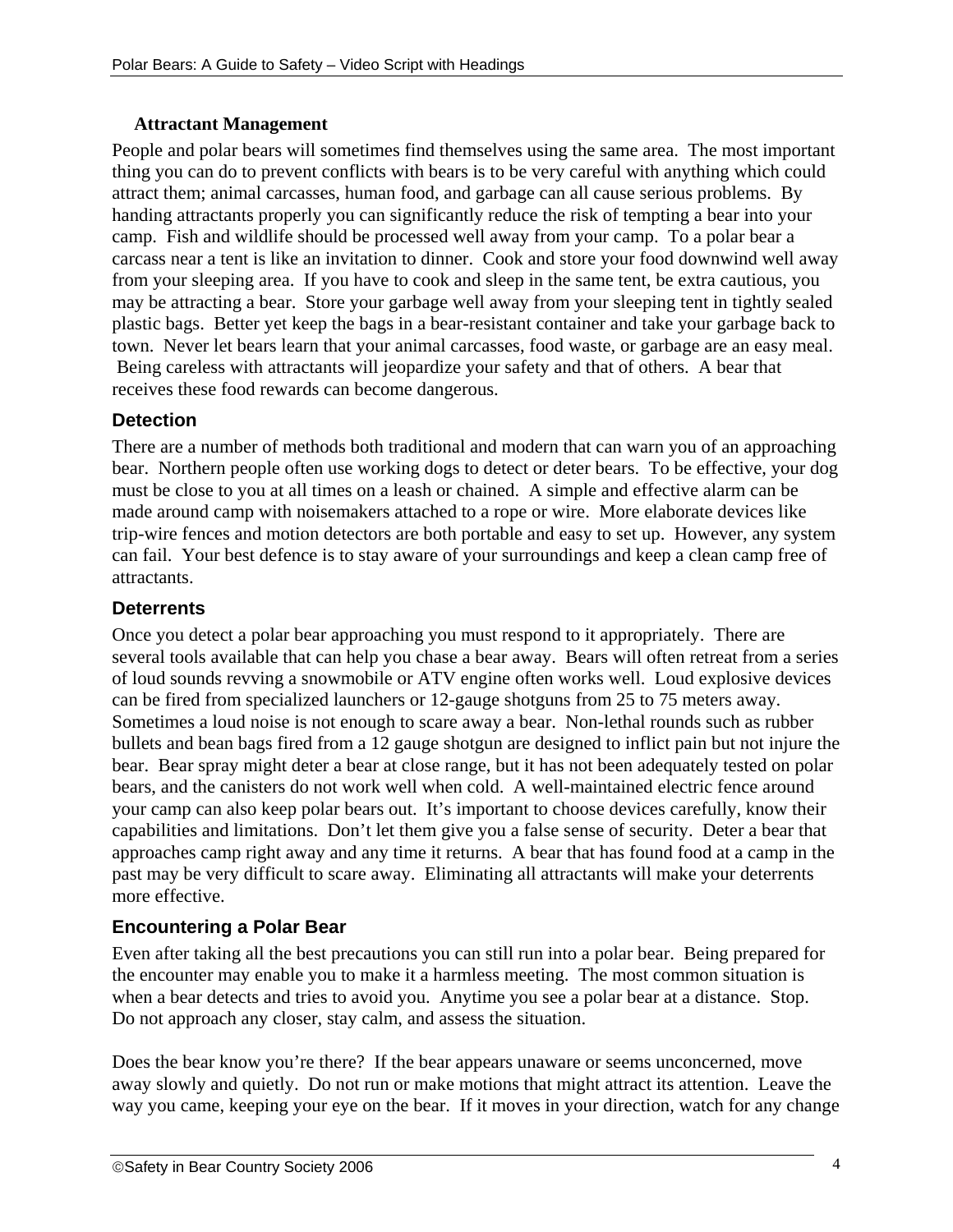in its behaviour. On sensing you a bear will often look in your direction or stare right at you trying to determine just what you are. It may stand on its hind legs for a better look or circle downwind to pick up your scent.

If a bear appears interested in you, it's time to change your strategy. It needs to know you're a person not a prey item; help it identify you as human by slowly waving your arms and talking in a low tone. If you can, form a group with others. Ready your deterrent or firearm. Keep your eye on the bear and slowly increase your distance. When possible, move upwind to give the bear your scent. Once it recognizes you as a human, the bear will usually move away. Try to keep track of it as it moves off. Once it has gone, the safest thing to do is leave the area. If you must continue give the bear some time to move farther away, stay alert, make some noise, and proceed with caution.

#### **Polar Bear Approaches and Attacks**

On occasion, despite your attempts to avoid it, a polar bear may approach you. When this happens it's important to determine what kind of approach it is making. Inuit elders have identified three main types:

- First, a curious bear may approach simply to see what you are.
- Second, a bear may come at you as a predator, intent on attack.
- And third, a bear that feels threatened may act aggressively to try to scare you away. A bear you've surprised or crowded may perceive you as a threat to itself its cubs or its food.

Being able to recognize each of these behaviours and knowing how to respond is vital.

What should you do if a polar bear approaches? Your best response is always to stop, stay as calm as possible, and quickly assess the situation. Near shelter, get into a safe place. In the open, prepare to use your deterrent. Then decide which type of approach it is making. Is it curious? predatory? or feeling threatened?

#### **Curious Bear**

A curious bear may circle downwind or stand on its hind legs to get a better scent. At closer range it may move slowly towards you with frequent stops. Its head and nose will be raised and its ears may be up or to the side as it tries to determine what you are. If the bear appears curious, stand your ground, act confidently, talk to it in a firm voice, and let it know you are human. Group together and use whatever noisemakers you have on hand. Normally the bear will move off once it has identified you as human. If you fail to stand up to it, a bear that is initially just curious or testing may decide you are food and become predatory.

#### **Predatory Bear**

A bear showing predatory behaviour does not vocalize or give much warning. Neither does it exhibit signs of stress or fear. Seeing a potential meal, it stays intensely focused on you its ears erect and mouth open. If an approaching bear appears predatory, stand your ground. Talk to it in a firm voice and let it know you are human. The more the bear persists the more aggressive you need to be. Group together and make lots of noise. If you have non-lethal deterrent rounds this is the time to use them. If not you must challenge the bear and make it back down. Arm yourself with whatever is at hand; make yourself look as big as possible. Stay together and continue to act aggressively. If all your aggressive displays and deterrents fail to stop the bear and it charges intent on attack, do not run. Instead fight for your life. Kick, punch, or hit the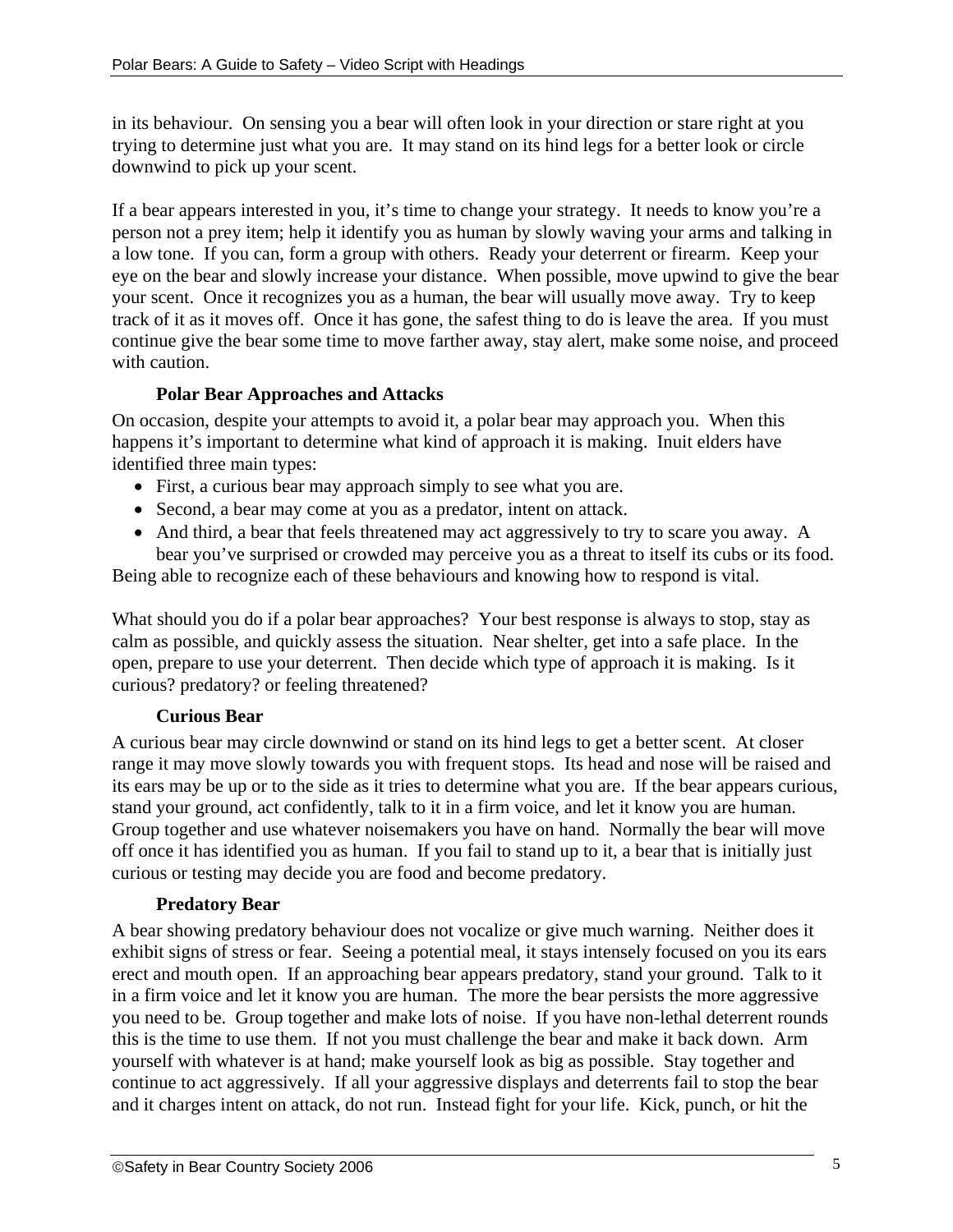bear with anything you can. Focus your attack on its nose and face. If you must shoot an attacking bear, shoot to kill. Wounding a bear can make the situation much worse.

#### **Defensive Bear**

A threatened bear will most likely appear agitated or stressed. It may use body language or sounds to try to make you stop or move away. Females often behave this way when defending their cubs. The bear will look directly at you its head lowered it may swing its head from side to side or it might suddenly lay its ears back and take a run at you, stopping short of contact. This is sometimes called a "bluff charge", but the bear is not bluffing. It's giving you a strong message to leave it alone. Failing to heed this warning can be extremely dangerous.

If you have accidentally surprised or crowded a bear especially a female with cubs stay calm and slowly move away from the bear. A little distance may be all that it wants. If a threatened bear moves toward you, it will usually stop its advance once you move far enough away, but sometimes the bear may make an aggressive lunge at you. If it does, stand your ground! This may be difficult facing an aggressive bear will be terrifying. If it persists or attacks, respond as you would for a predatory attack, fight for your life and shoot to kill.

Any time a polar bear is killed in defence of human life or property the law requires that local parks or wildlife authorities be notified immediately. In fact, you should contact a parks or wildlife officer after any close encounter.

## **Review**

This program has presented a number of simple and practical steps you can take to greatly reduce your risk from polar bears:

- Arm yourself with knowledge about polar bears, the advice of local people, and the proper equipment.
- By carefully planning when, how, and where you travel, you can prevent most encounters.
- Stay alert for signs of bears and avoid any bears you see and if a bear approaches you determine the nature of the approach and respond using the techniques demonstrated in this program.

## **Conclusion**

Polar bears are magnificent and powerful predators reigning over a vast wild arctic. They inspire admiration and wonder, but their formidable nature can also terrify. The challenge is to find balance in our attitude toward these bears. Not enough respect for their needs can lead to unwanted encounters. Most conflicts between polar bears and people can be prevented. We all share a responsibility to find better ways of living with polar bears.

"The Elders say bears can be dangerous, but don't be too afraid most won't bother people. Bears are an important part of Inuit culture, treat them with respect."